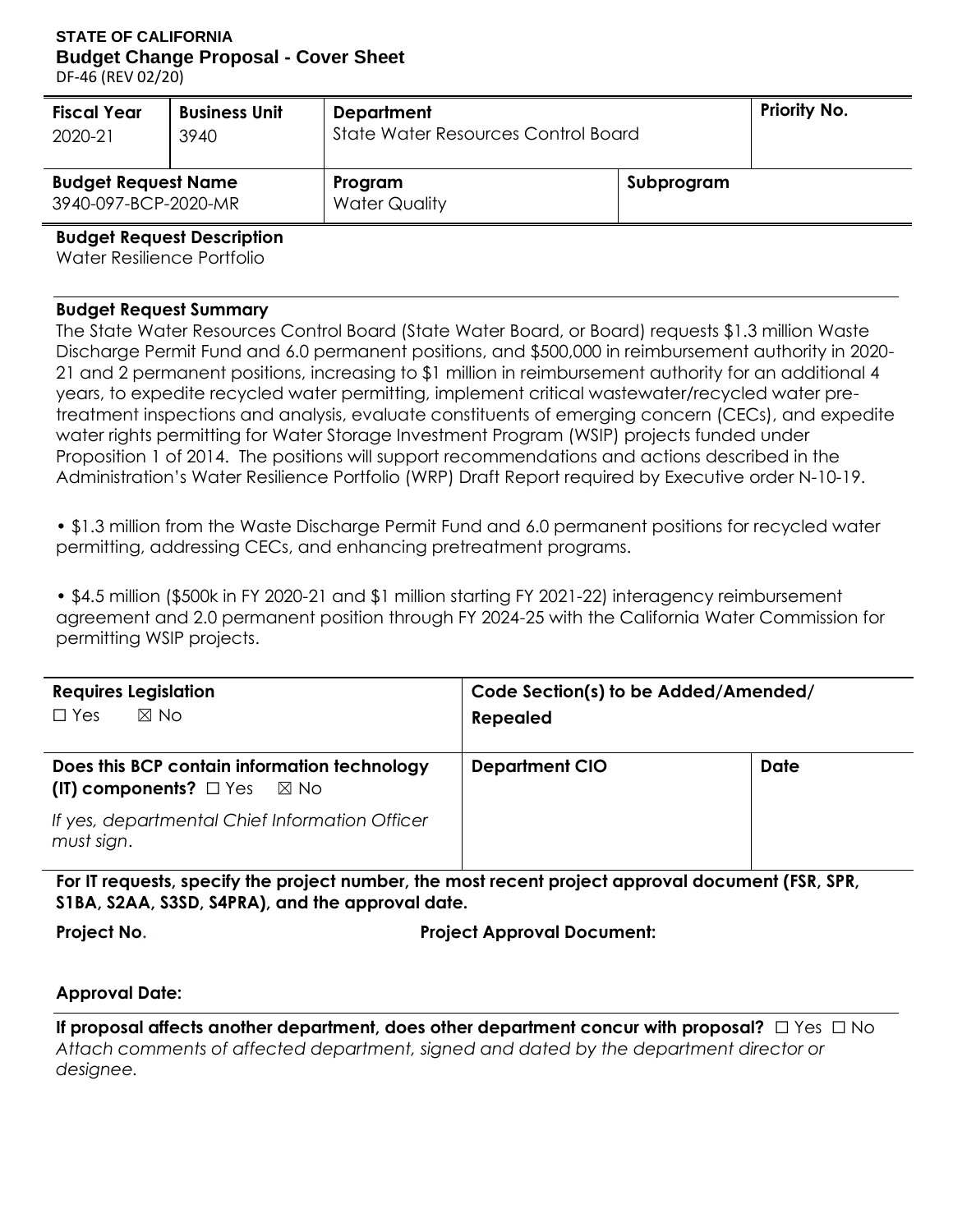| <b>Prepared By</b>                    | <b>Date</b> | <b>Reviewed By</b>      | <b>Date</b> |  |  |  |  |
|---------------------------------------|-------------|-------------------------|-------------|--|--|--|--|
| <b>Department Director</b>            | <b>Date</b> | <b>Agency Secretary</b> | <b>Date</b> |  |  |  |  |
| <b>Department of Finance Use Only</b> |             |                         |             |  |  |  |  |

## **Additional Review:** ☐ **Capital Outlay** ☐ **ITCU** ☐ **FSCU** ☐ **OSAE** ☐ **CALSTARS** ☐ **Dept. of Technology**

| <b>PPBA</b>    | Date submitted to the Legislature |
|----------------|-----------------------------------|
| Sergio Aguilar | 15/14/2020                        |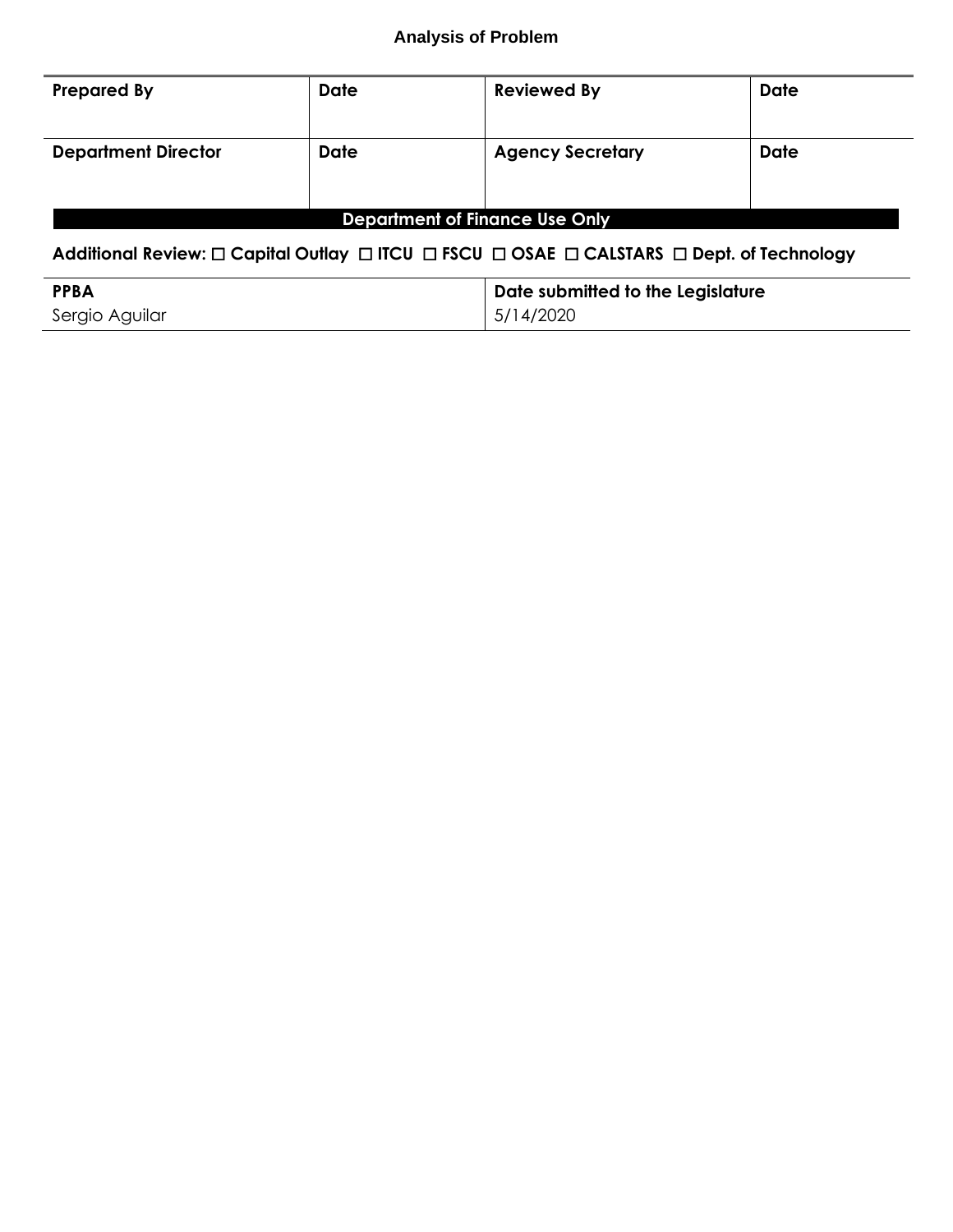### **A. Budget Request Summary**

The State Water Resources Control Board (State Water Board, or Board) requests \$1.3 million Waste Discharge Permit Fund and 6.0 permanent positions, and \$500,000 in reimbursement authority in 2020-21 and 2 permanent positions, increasing to \$1 million in reimbursement authority for an additional 4 years, to expedite recycled water permitting, implement critical wastewater/recycled water pre-treatment inspections and analysis, evaluate constituents of emerging concern (CECs), and expedite water rights permitting for Water Storage Investment Program (WSIP) projects funded under Proposition 1 of 2014. The positions will support recommendations and actions described in the Administration's Water Resilience Portfolio (WRP) Draft Report required by Executive order N-10-19.

• \$1.3 million from the Waste Discharge Permit Fund and 6.0 permanent positions for recycled water permitting, addressing CECs, and enhancing pretreatment programs.

• \$4.5 million (\$500k in FY 2020-21 and \$1 million starting FY 2021-22) interagency reimbursement agreement and 2.0 permanent position through FY 2024-25 with the California Water Commission for permitting WSIP projects.

#### **B. Background/History**

Governor Newsom issued Executive Order N-10-19 on April 29, 2019, directing the California Natural Resources Agency (CNRA), California Environmental Protection Agency (CalEPA), and California Department of Food and Agriculture (CDFA) to develop a water resilience portfolio (WRP) that meets the needs of California's communities, economy, and environment through the 21st century. The Executive Order further directs the state agencies to reassess the California Water Action Plan, to update and integrate climate change projections into the state's water management, to integrate across state agencies, and to identify key priorities for the administration's water portfolio. CalEPA, CRNA, and CDFA have developed a draft report that was released to the public in early January 2020. The WRP Draft Report includes recommendations and future actions to implement the Executive Order.

Many of the recommendations and findings in the WRP Draft Report are informed by the State's response to known safe and affordable drinking water challenges. Hundreds of thousands of Californians currently do not have access to safe, clean, and reliable sources of drinking water in their own homes. Recent legislation provides a stable source of funding to address the most critical needs of residents; this BCP builds upon previous work and new mandates to ensure non-traditional water sources such as recycled water can be used to augment existing supplies in a manner that protects human health and the environment, as well as ensuring adequate water storage is available to increase the stability and reliability of existing supplies. This BCP will assist California to plan for a future with ten million more residents, hotter and drier summers, and winters with greater flood risk.

A number of recommendations in the WRP Draft Report stem from the state's experience during the unprecedented 2012-2016 drought. The drought was the driest 3-year period in 1,300 years and resulted in thousands of wells going dry, fallowing hundreds of thousands of acres of agricultural land, unprecedented restrictions on urban water use, concentrated wastewater discharges, and severe water right curtailments. Environmental systems also suffered during the drought, with endangered species threatened with extinction due to lack of fresh water or unsuitable habitat (e.g., high temperature, poor water quality). The WRP Draft Report recognizes that climate change will result in more frequent and more severe droughts – punctuated by short periods of intense precipitation – and reduced snowpack.

The Board experienced a significant workload increase during the 2012-2016 drought, causing the Board to reprioritize core permitting and regulatory compliance efforts and delay permitting and licensing. Drought-related workload was primarily divided between the Division of Water Rights, Division of Water Quality, and Division of Drinking Water.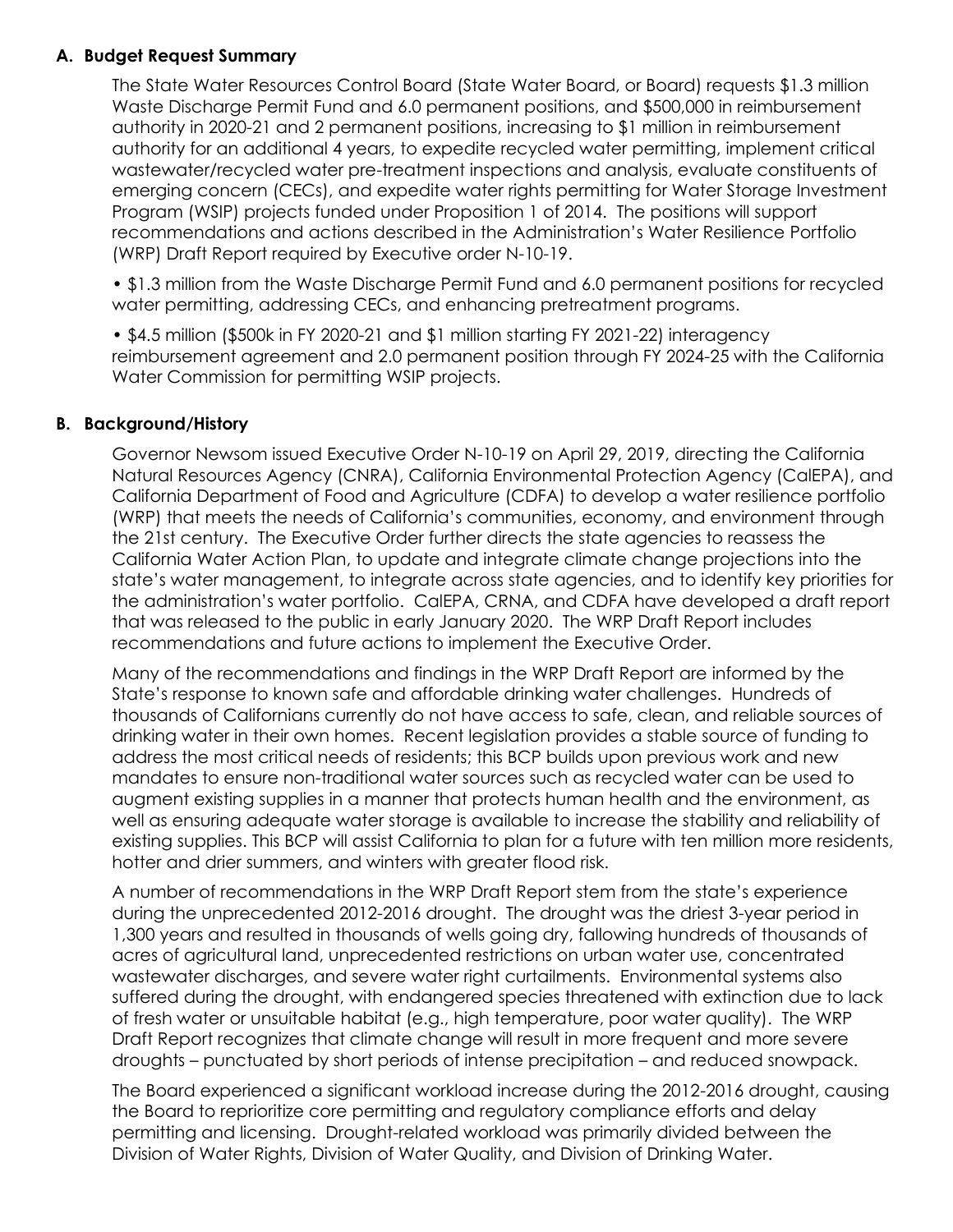• Drought impacts to the Board's drinking water program include loss of water supply, water quality issues, increased need for providing emergency water supply, connection moratoriums for communities without sufficient water supply to ensure health and human safety during drought conditions, and increased rates and financial stress for some drinking water providers and their customers.

• Drought impacts related to the Division of Water Quality and Regional Water Boards include increased permitting needs for recycled water projects (which are sometimes a drought resilient water supply), increased surface water quality issues (temperature, in particular) and related inspections and enforcement, an increase in harmful algal blooms (HABs), changes in wastewater influent/effluent quality including more concentrated waste streams, increased concerns with protecting the quality of water supplies, and groundwater depletion causing plume migration and other water quality impacts.

• Drought-related impacts to the Division of Water Rights include an increased number of complaints and inspections, the need for emergency regulations and emergency permitting, emergency change petitions for modifications to existing water rights, curtailment notices (and related enforcement), and emergency and temporary water right transfers. The drought also resulted in reforms that permanently increased the Water Boards workload, such as data and reporting requirements associated with water use. Those delays and increased workloads persist today for some Board programs.

The Board overall was provided with \$25.6 million in emergency General Fund support to address the 2012-2016 drought. During the drought, the State Water Board's Division of Water Rights was allocated approximately \$17 million in one-time funding from the General Fund between FYs 2015 to 2017 to address drought-related issues; that funding ceased in FY 2016- 2017, but ongoing workload remains, and many drought-related actions, such as funding for alternative water supplies (including recycled water projects), are now bearing fruit in the form of increased permit and petition applications to the Board. The Board's Water Quality and Drinking Water Divisions received \$8.2 million and \$500,000 in additional General Fund support during the drought, respectively.

The State of California must prepare for the next drought. The Board was one of the most significantly affected state agencies during the last drought, which highlighted the need for additional resources for planning, permitting, regulatory development, and implementation of actions and lessons learned. These additional resources will ensure long-term water and fiscal resilience.

Advanced planning is critical to developing robust water supply solutions and interagency support systems to increase the resilience of California's communities. Pre-drought planning optimizes California's limited water supply by integrating ecosystem and environmental water needs with local supply reliability. Additional staff are needed to address the increased workload associated with recycled water project permitting, maintaining local water quality and addressing potential risks associated with CECs, review and approval of wastewater change petitions, temporary urgency change petitions and other water right modifications, and development of plans and policies that will improve California's water resiliency by responding to the lessons learned from the last drought. Investing in planning efforts now will reduce (but not eliminate) the need for additional resources during the next drought emergency. The Water Boards do not have existing resources to divert to drought planning efforts without negatively affecting other programs. In addition, most program resources are not fungible and cannot be used for drought response planning and water resiliency efforts. Sea level rise planning will also be critical, as it represents a new but imminent threat to housing, infrastructure, and water supply/delivery. Advanced planning to manage retreat and sea level rise mitigation strategies will be required between now and 2050.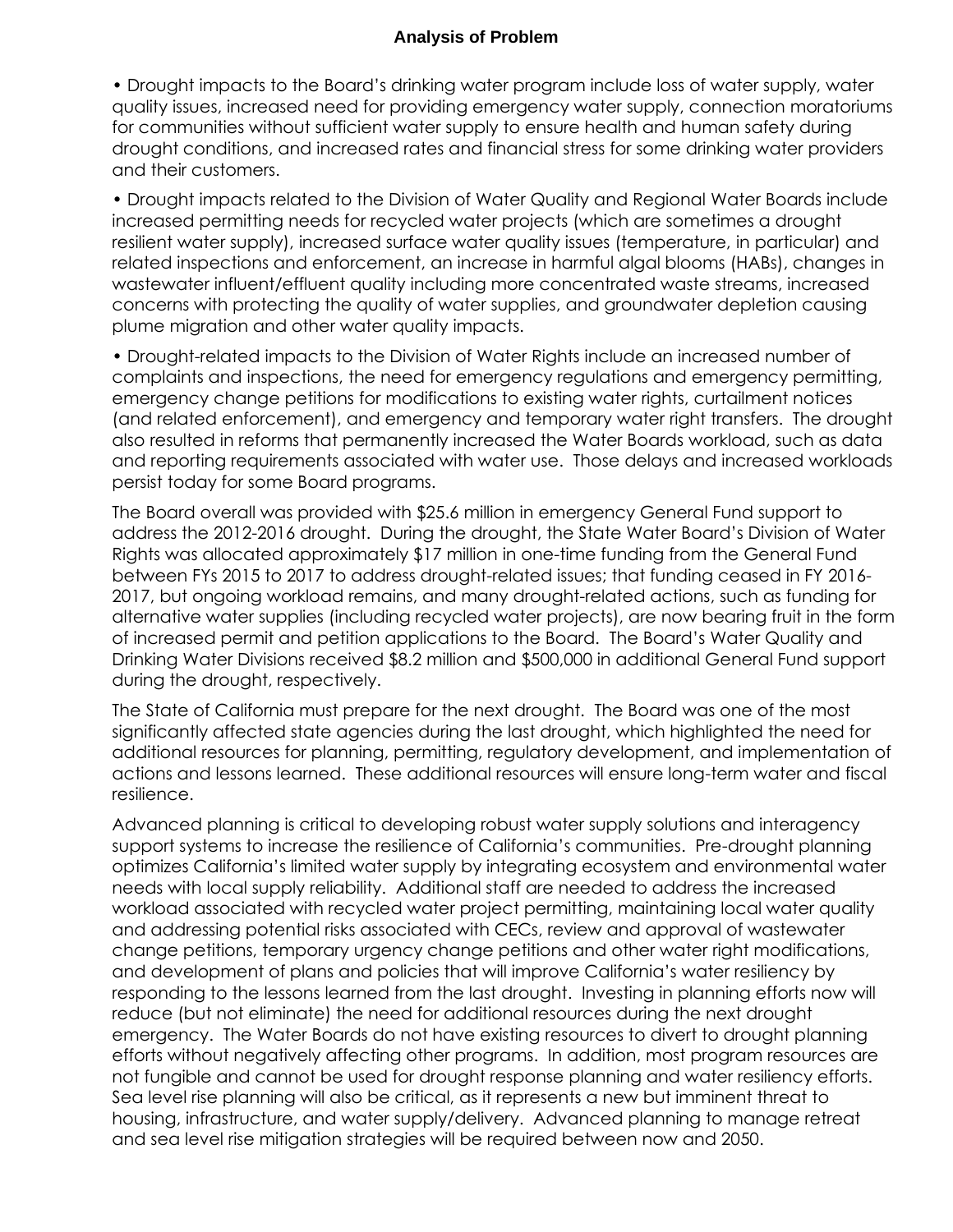The Board has developed resource history tables below for the Division of Water Rights and Division of Water Quality. We anticipate that the same workload and resource needs that occurred during the most recent drought will also reoccur during the next drought, unless advanced planning and work before the next drought can reduce drought workload needs.

| Workload<br><b>Measure</b>                                                                                                                                                 | 2013-14 | 2014-15 | 2015-16 | 2016-17             | 2017-18             | 2018-19        | 2019-20        |
|----------------------------------------------------------------------------------------------------------------------------------------------------------------------------|---------|---------|---------|---------------------|---------------------|----------------|----------------|
| <b>Temporary</b><br>Urgency<br>Change<br>Petitions                                                                                                                         | 262     | 177     | 83      | 11                  | $\mathbf{1}$        | $\overline{7}$ | 5              |
| Water Right<br>Transfers                                                                                                                                                   | 64      | 57      | 43      | 23                  | 15                  | 34             | 32             |
| Drought<br>Enforcement<br>Investigations                                                                                                                                   | 1,068   | 1,816   | 305     | $\mathsf{O}\xspace$ | $\mathsf{O}\xspace$ | $\mathbf 0$    | $\overline{0}$ |
| Collection of<br>Water Use Data<br>Reports                                                                                                                                 | 15,867  | 16,570  | 28,830  | 37,586              | 40,095              | 40,643         | <b>TBD</b>     |
| Drought-<br><b>Related Actions</b><br>for Managing<br>Reservoir<br>Releases and<br>Operations<br>(new or<br>amended water<br>quality<br>certifications<br>variances, etc.) | 13      | 9       | 1       | $\overline{0}$      | $\mathsf{O}\xspace$ | $\mathbf 0$    | $\overline{O}$ |
| Drought-<br>Related<br>Meetings for<br>Managing<br>Reservoir<br>Releases and<br>Operations<br>(e.g.,<br>Governor's<br>Hydropower<br>Working Group,<br>project-specific)    | 150     | 100     | 75      | $\overline{0}$      | $\mathbf 0$         | $\mathsf{O}$   | $\overline{0}$ |

### **Drought and Post-Drought Resource History: Division of Water Rights**

## **Resource History Division of Water Quality and Regional Water Boards**

| Workload<br>Measure           | 2013-14 | 2014-15   2015-16 |    | $ 2016-17$ | 2017-18 | 2018-19 | 2019-20 |
|-------------------------------|---------|-------------------|----|------------|---------|---------|---------|
| Non-potable<br>recycled water | 28      | 18                | 28 |            |         | 4       |         |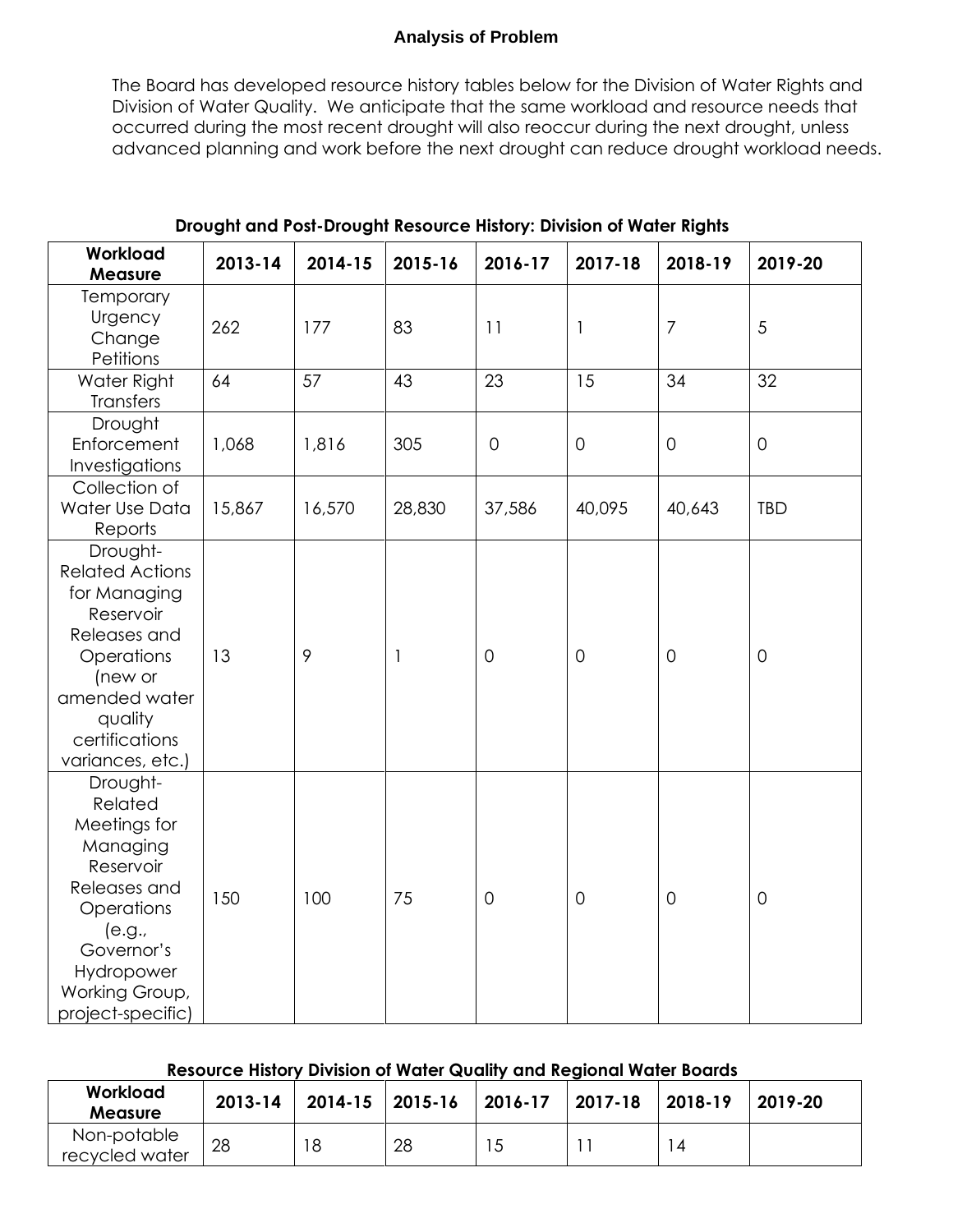| permits issued or<br>renewed                                                                      |     |                |             |    |    |    |                   |
|---------------------------------------------------------------------------------------------------|-----|----------------|-------------|----|----|----|-------------------|
| Potable<br>recycled water<br>permits issued or<br>renewed                                         |     | $\overline{2}$ |             |    |    |    | (anticipate<br>d) |
| Enrollees under<br>Statewide<br>Water<br>Reclamation<br>Requirements<br>for Recycled<br>Water Use | N/A |                | 12          | 11 | 6  | 8  | $\overline{2}$    |
| Pretreatment<br>program                                                                           | 30  | 33             | 27          | 35 | 20 | 16 | 7                 |
| Pretreatment<br>Audits                                                                            | 21  | 20             | 14          | 12 | 20 | 11 | $\overline{6}$    |
| <b>New</b><br>Pretreatment<br>Program Review                                                      | 2   | $\overline{0}$ | $\mathbf 0$ | 0  |    |    |                   |

### **C. State Level Consideration**

This proposal is consistent with the Administration's policy and priority of creating a resilient water portfolio for California. The proposal is within the primary mission of the State and Regional Water Boards, which is to protect the state's water quality and to manage the state's water rights system. The outcomes will help prepare California for changes in hydrology that are expected as a result of future climate change and will better position the state to respond to water supply and quality challenges. The implementation of the proposal is consistent with the Board's strategic plan to restore and enhance the state's natural water systems.

The Administration released the WRP Draft Report on January 3rd, 2020. The report includes 133 specific recommendations needed to ensure water resilience in the face of increasing population, changing precipitation patterns, and the need to adapt to climate change. The WRP Draft Report identifies drought planning, water recycling, CECs, and protecting water quality in several recommendations, including:

• Recommendation 3.9: Help regions prevent contamination of groundwater basins, including through seawater intrusion, and remediate contaminated groundwater basins that will enable large-scale water recycling and conjunctive use.

• Recommendation Section 4: Support local and regional agencies to recycle or reuse at least 2.5 million acre-feet a year in the next decade

• Recommendation 7.1: Accelerate state permitting and approvals of projects selected under the Water Storage Investment Program (Proposition 1) so that they are ready to go.

• Recommendation 8.2: Support statewide source control programs that include public education for emerging contaminants that are hardest to treat.

• Recommendation 26.1: Review state actions during the 2012-16 drought and use that response as the basis for planning water right inspections, emergency regulations, emergency staffing, improved forecasting, and other necessary responses for future droughts.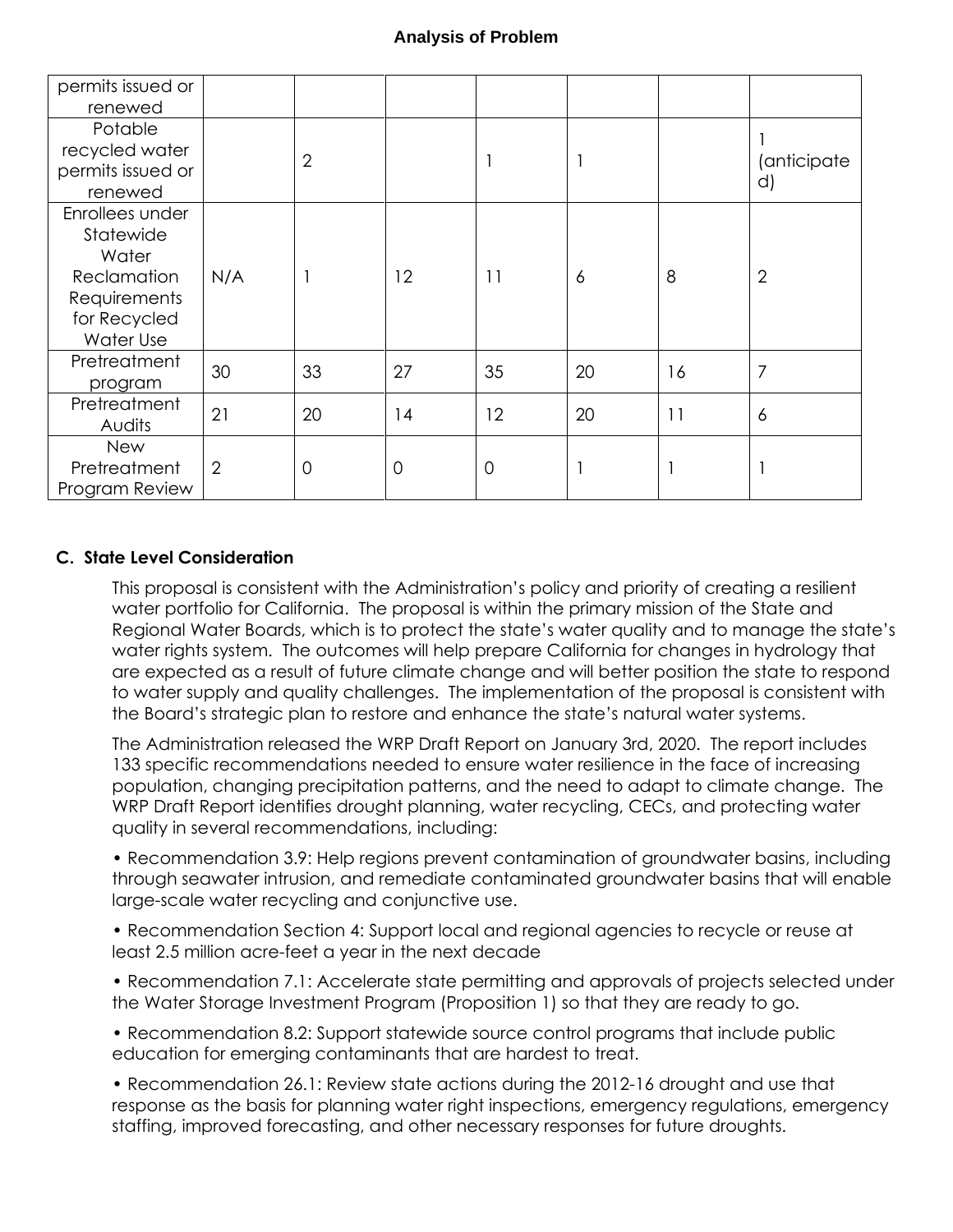#### **D. Justification**

The water infrastructure the state has developed over the last 150 years will not be suitable for the hydrology of the future. The State Water Board needs robust data, management plans, policies, and regulatory approaches to respond to the needs of residents and the environment during future droughts, increased water supply uncertainty, and other climate change effects. The WRP Draft Report identifies key efforts that should be implemented to prepare for the next drought, and to help advance a resilient California by the year 2050. State population is expected to reach 50 million by 2050. Sierra snowpack is expected to diminish, and many stream systems have already been over allocated in terms of water diversions, leading to challenges for instream ecosystems and health and human safety water supply needs.

During the 2012-2016 drought, the Water Boards were tasked with unprecedented efforts to: develop emergency regulations, plans, and policies; collect and analyze increasingly complex and diverse water datasets; process an increased volume of petitions, permits, and water right transfers; ensure availability and quality of drinking water for all Californians despite diminished surface and groundwater supplies; and provide financial assistance to secure safe drinking water for at-risk communities (as well as communities seeking to develop alternative water supplies). As a result of the drought, and in response to legislative and other executive directives, the Water Boards have examined their core business needs to increase preparedness and supplier and ecosystem resiliency in responding to future drought and other inevitable outcomes due to climate change.

Many of the strategies and approaches the State Board adopted during the 2012-2016 drought were identical to the strategies and approaches used during the 1976-1977 drought, nearly 40 years earlier. While there were programmatic savings between 1977 and 2012, the state as a whole ended up with greater fiscal outlays during the most recent drought due, in part, to a lack of investment for adequate planning, data infrastructure, and data management. This lack of investment was exacerbated by the increases in complexity and diversity associated with water management that have occurred since the 1976-1977 drought.

The proposed BCP will support the environmentally responsible development of future water supplies, while protecting existing supplies and senior water right holders (including the environment) through the following implementation actions:

• Permitting for Water Storage and Investment Program (WSIP) Proposition 1 water storage projects.

• Coordination with other agencies, tribes, and the public to better identify and prioritize Water Right-related drought planning and implementation efforts.

• Permitting recycled water projects, and ensuring that wastewater is suitable for recycling, which requires robust source water protection and enhanced wastewater pretreatment program implementation.

• Address statewide emerging source water protection concerns with CECs such as perfluoroalkyls and polyfluoroalkyls (collectively, PFAS) and proactively prepare to address and manage new CECs that could impact public health, water quality, and consequently the availability of safe drinking water sources and wastewater sources suitable for treatment for potable reuse.

Staff and program requests for the Division of Water Rights, Division of Water Quality, and Division of Drinking Water are included in the sections below. The personnel and contract support services focus on actions to enhance and implement consistent statewide streamlined recycled water permitting, quantify the current production and use of potable and nonpotable recycled water, assess the potential volume of wastewater that could be recycled and beneficially reused, develop and implement strategies and actions necessary to address the statewide emerging public health and water quality concerns with CECs including PFAS, developing an approach for early warning and detection of CECs and source water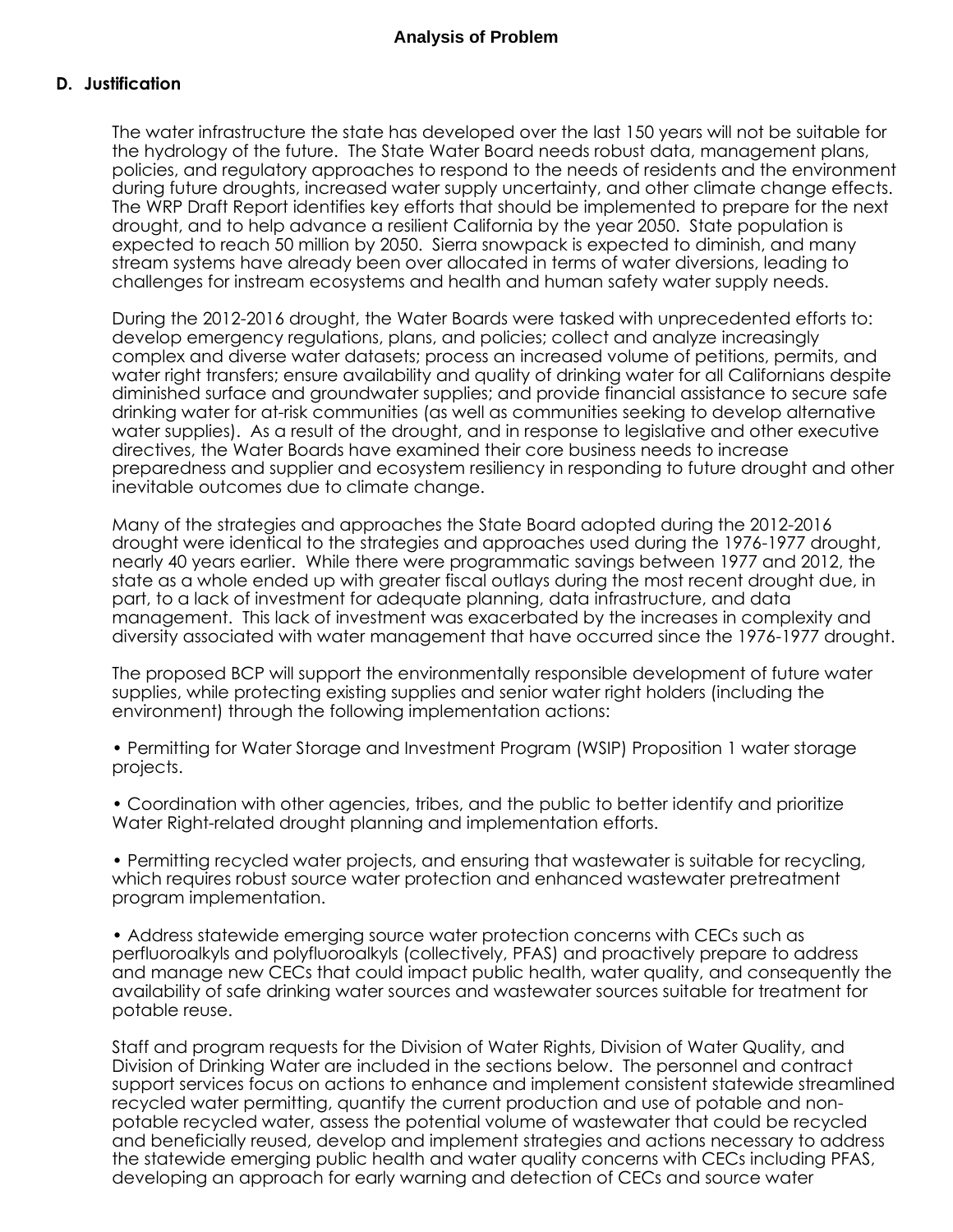protection, wastewater pretreatment programs and enhancements for effective industrial source control to prevent degradation of water supplies from wastewater discharges and ensuring high quality recycled water, drought planning, and permitting staff to support projects funded by Proposition 1 (2014) Water Storage Investment Program grants.

#### Division of Water Rights

Permitting Water Storage Investment Program (WSIP) Proposition 1 projects: The request includes staff for the Division of Water Rights to increase drought resilience by permitting water storage projects funded through the WSIP Proposition 1 program managed by the CWC. (2.0 positions in FY 2020-2021, and funding equivalent to 2.0 additional positions if needed; funded through a \$4.5 million reimbursement interagency agreement between the CWC and State Water Board using Proposition 1 administration funds, after which 2.0 staff would be redirected to the Water Rights Fund, and 2.0 staff redirected to fill existing positions.)

Proposition 1 (2014) provided \$2.7 billion to the CWC for funding environmental enhancement and benefits related to new water storage projects. The CWC has developed a WSIP funding award list; awardees are beginning the process of applying to the Board for new water rights and for changing existing water rights (a permitting process referred to as a 'change petition'). Several of the WSIP-funded projects will require a hearing before the State Water Board can approve their water right application or change petition. In addition, several WSIP projects have the potential to support the development and implementation of voluntary agreements for the Bay-Delta Water Quality Control Plan.

WSIP funding guidelines include relatively short timelines for obtaining necessary environmental permits. To help expedite the water right permitting process, the CWC has indicated their willingness to enter into an interagency agreement with the State Water Board to fund WSIP permitting staff within the Division of Water Rights. By funding staff that are specifically focused on WSIP, existing staff can continue to work on pending backlogged permits and petitions without causing further delays for projects that are already before the Board. In addition, the interagency agreement would fund staff directly, rather than requiring other water right holders to subsidize the WSIP permitting through the Water Rights Fund.

The Division is requesting the 4.0 positions over the next five years to address permitting, petitions, hearings, and water right orders related to water storage projects funded by the WSIP Proposition 1 funding. The proposal calls for only 2.0 permanent staff in FY 2020-21 because the exact timing of application or petition submittals is not known. If WSIP-related workload increases, the proposal requests funding equivalent to 2.0 positions in subsequent years to assist with hearings. At the end of WSIP-related work the 2.0 permanent positions will be redirected to the Water Right Fund.

Division of Water Quality 6.0 positions total (breakdown below)

The requests include staff and funding for the Division of Water Quality to:

• 4.0 permanent positions funded through WDPF to implement actions, consistent with the Recycled Water Policy (became effective April 2019), to support and track current and future non-potable and potable recycled water use, as well as to issue and update streamlined permits to respond to the rapidly growing number of recycled water projects statewide and replace outdated permits; to implement actions in response to the emerging public health and water quality concern associated with statewide detection of CECs including PFAS chemicals in drinking water sources, and to develop and implement a comprehensive statewide management strategy for CECs to proactively ensure protection of drinking water supplies, public health, and the environment;

• 2.0 positions funded through WDPF to establish in-house resources in the Division of Water Quality (work is currently performed through a contractor) for maintaining and enhancing the National Pollutant Discharge Elimination System Pretreatment Program to ensure effective pretreatment program implementation and sustainability for protecting human health and the environment particularly with increased concern of PFAS and other CECs and as direct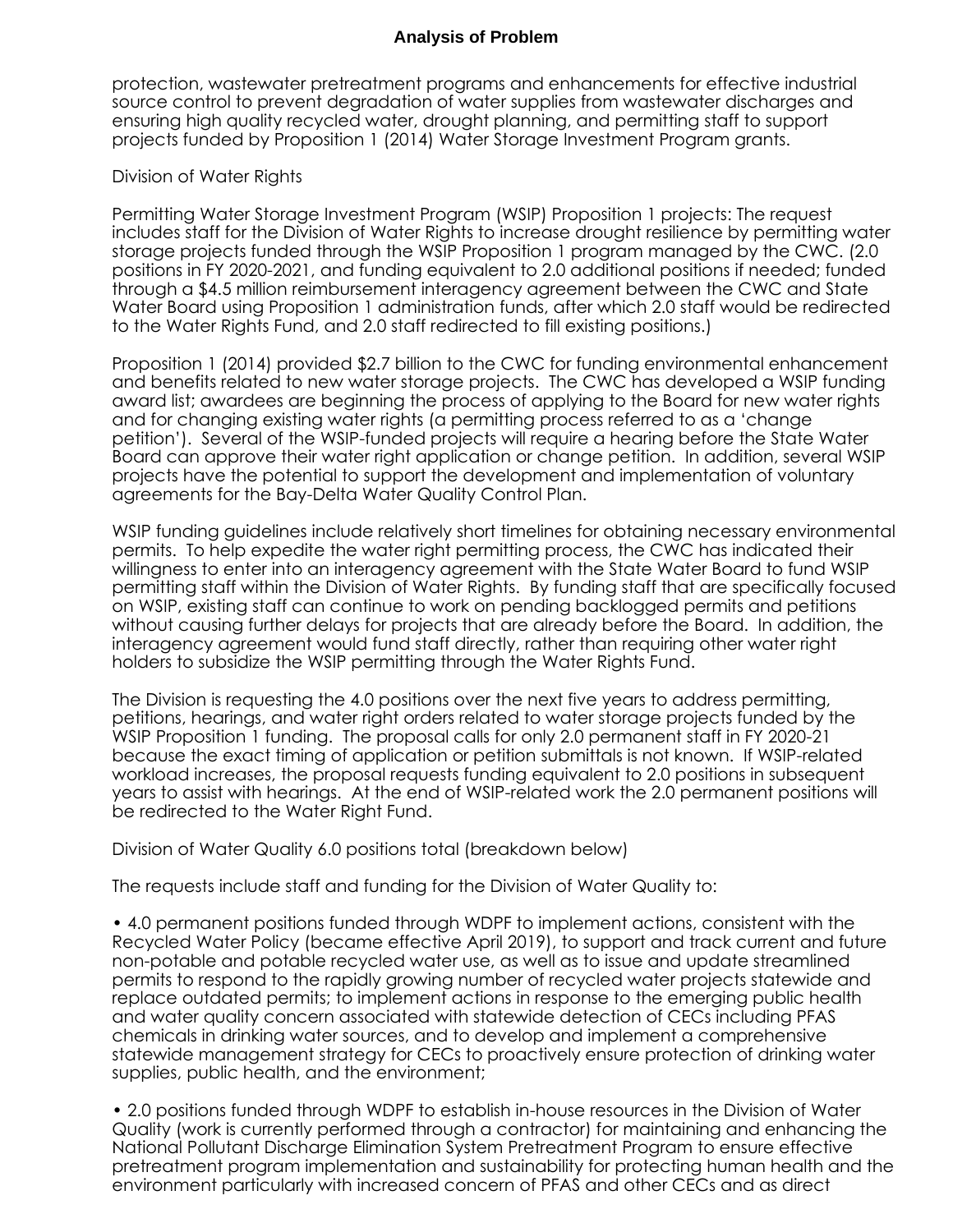potable reuse projects (as required by AB 574, 2017) are permitted.

Recycled Water Policy Implementation and Permitting: As a result of significant investment in recycled water planning and infrastructure through the Clean Water SRF, Proposition 1, and Proposition 68, there has been a 150% increase in annual recycled water permit applications and renewals since 2014. Recycled water permit applications, including highly complex applications for potable recycled water permits, will continue to increase as California moves to diversify its water supply portfolio to reduce reliance on less resilient water supplies. As of 2015, the state is producing and using 714,000 acre feet per year of potable and non-potable recycled water. WaterReuse California anticipates a 350,000 acre-foot per year (AFY) increase in potable recycled water and a 300,000 AFY increase in non-potable recycled water by 2030. To incentivize increased recycled water production, the State Water Board adopted new groundwater recharge and reservoir water augmentation regulations for potable recycled water and streamlined permitting pathways for non-potable recycled water projects.

Additional resources are also needed to address the increased workload for recycled water permitting, improving recycled water and wastewater tracking to determine volumes of domestic wastewater effluent that are currently being produced and used, and may feasibly be recycled in future. Improved tracking will also help identify areas of the state with great potential for recycled water to focus coordinated investment and planning in this sustainable water supply. There is also a need to further streamline permitting pathways for recycled water projects and develop resources for permit writers (e.g. template language) to expedite the permitting process, including developing and updating statewide general orders and an electronic application submittal and data reporting.

Constituents of Emerging Concern Program: As of 2019, there were 159 million unique chemical substances indexed by the Chemical Abstract Service and thousands of new compounds are added each year. Many of the registered chemicals are CECs (e.g., PFAS, 1,4-Doxane, NDMA) and there are significant data gaps as to the occurrence, fate and transport, and toxicity of the CECs as well as their byproducts and degradants. Due to the sheer number of CECs, it is infeasible or impractical to address the CECs one by one. The potential risks to drinking water sources, human health, and the environment may be unknown for these CECs, but there is a need to develop a rapid assessment and prioritization approach for CECs to fill the critical data gaps (e.g., analytical methods, occurrence, health risks) to ensure the Water Board is taking appropriate actions to provide safe, clean drinking water and protect water quality and the environment.

Further, as we continue to identify CECs in water supplies and understand potential human health risks associated with the CECs, we will begin to identify water supplies where CECs are present above concentrations of concern. This will drive the need for the Water Board to work with the public and water supplies to balance the human health risks associated with the CECs with water supply availability as some areas may not have water supply alternatives or feasible treatment options. This makes source water protection even more critical to ensure our limited water supplies are protected from contamination.

The recent efforts to address PFAS in California have exemplified the need to develop a CEC program at the Water Boards to proactively address future CECs rather than being reactive. The Water Boards temporarily diverted existing resources to support a current PFAS team consisting of state and regional board staff. It is expected that the workload will grow in the coming months to years to address these "forever chemicals" due to evolving science and information. The PFAS team started with investigatory source and drinking water well monitoring, report review, and data analysis. These efforts transitioned into programmatic and regulatory interventions, such as lowering the notification level and response levels for PFOS and PFOA, and future establishment of groundwater screening and cleanup levels. Other CECs will likely travel down a similar path of surveillance to progressive regulatory interventions. However, this approach of diverting existing resources to address CECs is not sustainable moving forward, especially considering the number and diversity of CECs that will need to be addressed, and even more so as we increase reliance on non-traditional drought-resilient water supply options (e.g., potable recycled water).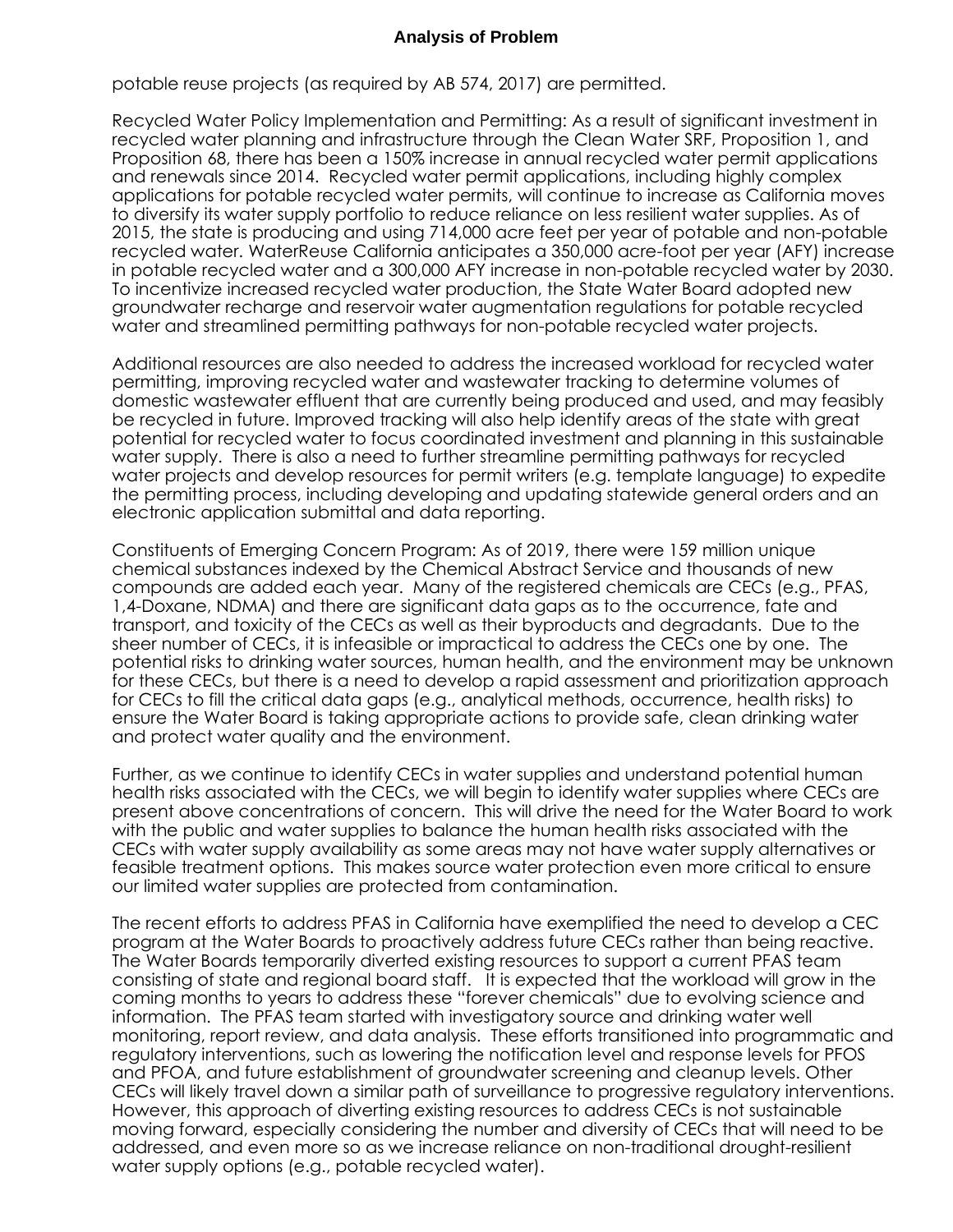There is also a need to develop or strengthen interagency partnerships to leverage resources to manage CECs and to develop collaborative solutions to address CECs such as regulatory approaches, affordable treatment options and remediation techniques. The Water Boards need these resources to develop and implement this comprehensive, flexible, CEC strategy to bring the Water Boards into this new paradigm of chemical management to provide safe, clean drinking water and protect water quality and the environment.

National Pollutant Discharge Elimination System Pretreatment Program: To implement the CWA to regulate local industrial pretreatment programs statewide and provide regulatory oversight of enhanced source control programs. Requested resources are important for establishing in house enhanced wastewater pretreatment programs for effective industrial source control to prevent degradation of water supplies from wastewater discharges and ensuring high quality recycled water, An enhanced source control program includes implementation of an indepth industrial pretreatment program for municipal wastewater treatment plants that produce recycled water for potable reuse, to better manage industrial waste entering wastewater treatment plan influent and effluent to reduce levels of drinking water contaminants in recycled water facility influent. Pretreatment programs are essential to the effective management of potable recycled water facilities and are critical to ensure safe, reliable drinking water.

The federal funds available for California's pretreatment program have diminished in recent years and the U.S. EPA is planning to phase out the federally contracted services over the 2019-20 FY. Absent the federal contractors, the Water Board needs staff resources to maintain the federally required Pretreatment Program and to enhance the program to ensure effective regulation of direct potable reuse projects as required by AB 574.

| <b>Workload Measure</b>                                                              | C | BY                                                                | $BY+1$                                                                                                                       | $BY+2$                                                                                                                                   | $BY + 3$                                                                                                                                            | $BY+4$                                                                                                                                 |
|--------------------------------------------------------------------------------------|---|-------------------------------------------------------------------|------------------------------------------------------------------------------------------------------------------------------|------------------------------------------------------------------------------------------------------------------------------------------|-----------------------------------------------------------------------------------------------------------------------------------------------------|----------------------------------------------------------------------------------------------------------------------------------------|
| <b>WSIP</b><br><b>Applications/Petitions</b><br>accepted/granted/he<br>arings/orders |   | 2/1/0/0                                                           | 4/1/0/1                                                                                                                      | 5/2/1/2                                                                                                                                  | 6/3/3/3                                                                                                                                             | 8/4/4/4                                                                                                                                |
| Non-potable recycled<br>water permits issued or<br>renewed                           |   | 15                                                                | 20                                                                                                                           | 25                                                                                                                                       | 25                                                                                                                                                  | 25                                                                                                                                     |
| Potable recycled<br>water permits issued                                             |   |                                                                   | $\overline{2}$                                                                                                               | $\overline{2}$                                                                                                                           | 3                                                                                                                                                   | 3                                                                                                                                      |
| Statewide CEC<br>management strategy                                                 |   | Phase 1<br>completed:<br>data<br>compilatio<br>n and<br>synthesis | <b>Begin Phase</b><br>2. Develop<br>draft<br>strategy,<br>conduct<br>stakeholder<br>outreach,<br>interagency<br>coordination | Finalize<br>strategy<br>for Board<br>adoption,<br>interagenc<br>V<br>coordinati<br>on,<br>develop<br><b>CEC</b><br>research<br>contracts | Develop<br>and<br>manage<br><b>CEC</b><br>research<br>contracts,<br>interagency<br>coordinatio<br>n,<br>implement<br>monitoring<br>requirement<br>S | Develop and<br>manage<br><b>CEC</b><br>research<br>contracts,<br>interagency<br>coordination,<br>possible<br>regulatory<br>development |

## **E. Outcomes and Accountability**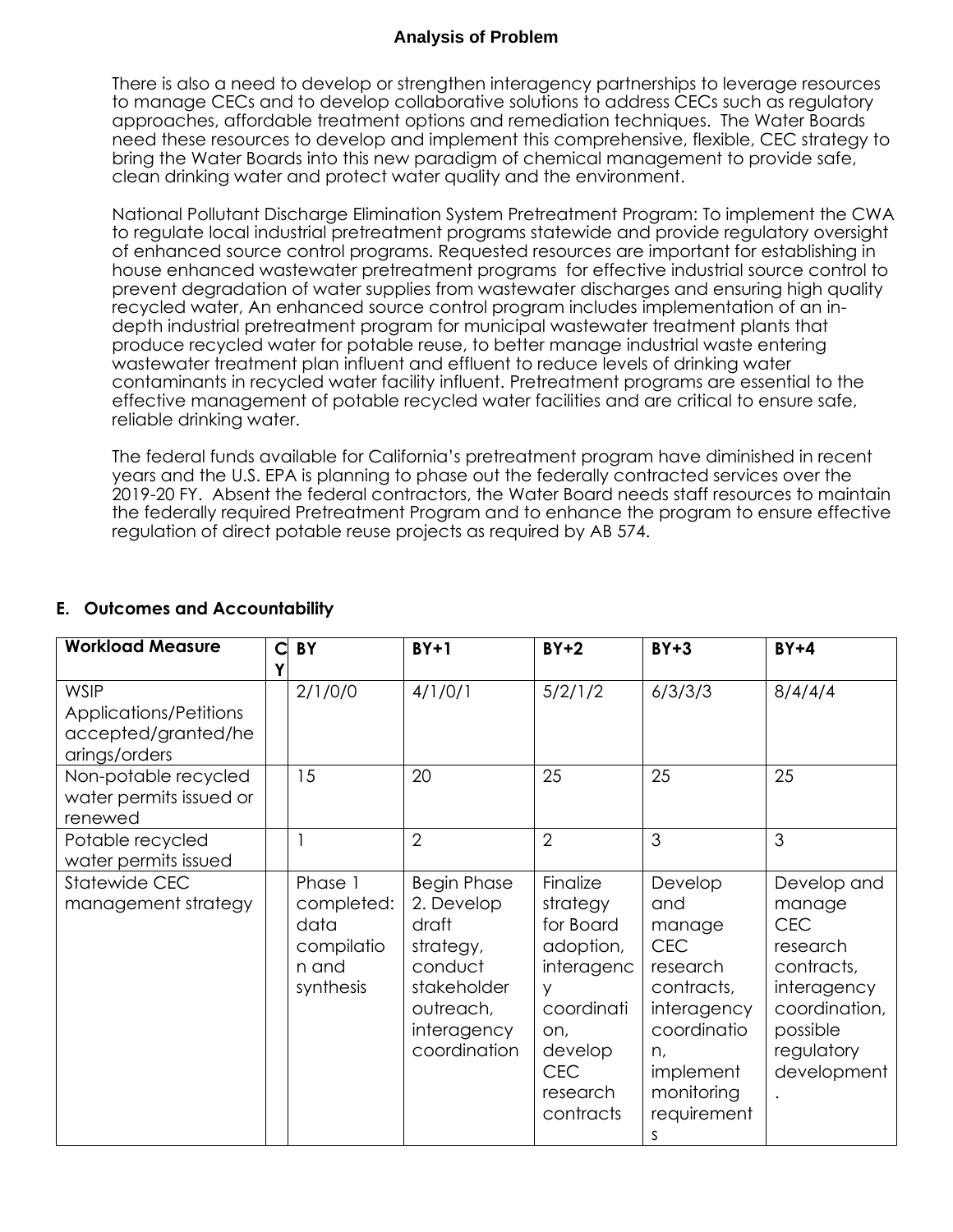| <b>Workload Measure</b> | Ć | BY          | $BY+1$      | $BY+2$              | $BY+3$      | $BY+4$      |
|-------------------------|---|-------------|-------------|---------------------|-------------|-------------|
|                         |   |             |             |                     |             |             |
| Pretreatment program    |   | 60 Pre      | 60 Pre      | 60 Pre              | 60 Pre      | 60 Pre      |
|                         |   | treatment   | treatment   | treatment           | treatment   | treatment   |
|                         |   | Inspections | Inspections | Inspection          | Inspections | Inspections |
|                         |   |             |             | S                   |             |             |
|                         |   | 30 Pre      | 30 Pre      |                     | 30 Pre      | 30 Pre      |
|                         |   | treatment   | treatment   | 30 Pre              | treatment   | treatment   |
|                         |   | Audits      | Audits      | treatment<br>Audits | Audits      | Audits      |
|                         |   | 3 Pre       | 3 Pre       |                     | 3 Pre       | 3 Pre       |
|                         |   | treatment   | treatment   | 3 Pre               | treatment   | treatment   |
|                         |   | element     | element     | treatment           | element     | element     |
|                         |   | reviews     | reviews     | element             | reviews     | reviews     |
|                         |   |             |             | reviews             |             |             |
|                         |   |             |             |                     |             |             |

#### **F. Analysis of All Feasible Alternatives**

Alternative #1: Approve the BCP as proposed above.

Advantages: This will provide the Water Boards with additional staff and funding to implement some portions of the Governor's Water Resilience Portfolio Executive Order N-10-19. The proposal would allow the Board to plan for future droughts and describe likely resource needs/priorities over time. Providing adequately for advance planning and development prior to the next drought is a prudent fiscal approach to maximizing the state's limited budget resources. This alternative makes effective use of a variety of funding sources for the requested positions, including Waste Discharge Permit Fund (WDPF) and reimbursement authority.

Disadvantages: Fees will need to be raised on fee payers for the WDPF.

Alternative #2 No action. Continue with existing staff and contract resources.

Advantages: This alternative does not increase the obligation to the WDPF.

Disadvantages: This alternative will prevent the Water Boards from fully implementing the Governor's Water Resilience Portfolio Executive Order N-10-19 to prepare California communities for future volatility in water supply reliability. The Water Boards will be unable to adequately assist communities in sufficient advance planning for the next drought to ensure the availability and quality of drinking water for all Californians, including processing an increased volume of recycled water and water rights permits, petitions, and water right transfers, as well as providing financial assistance to secure safe drinking water for at-risk communities.

#### **G. Implementation Plan**

Fiscal Year 2020-21

• Hire identified staff to implement recommendations in the water resilience portfolio report ongoing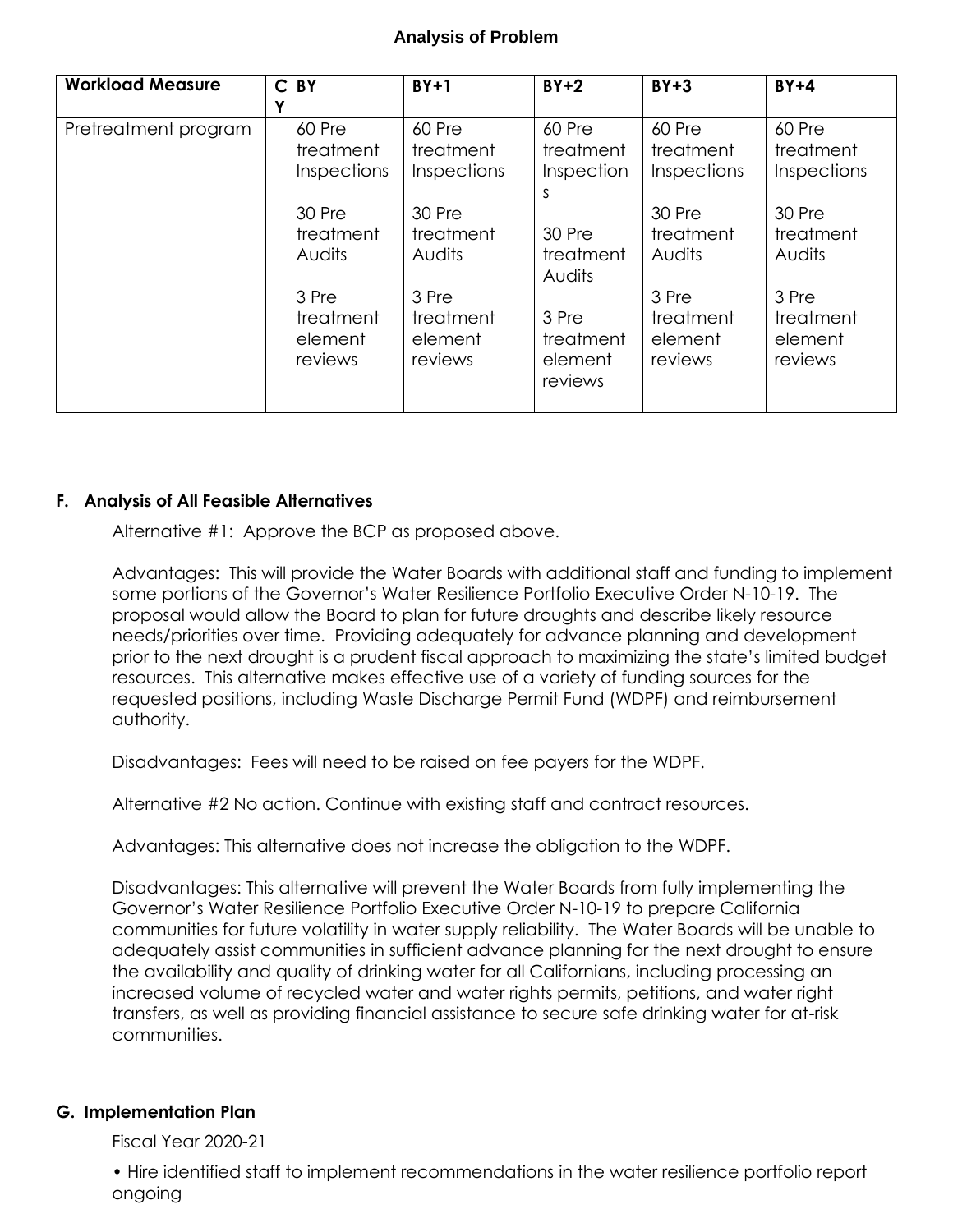- Continue recycled water permitting activities to support water supply resilience
- Continue processing water right permits for projects associated with water storage investment program proposition 1 grant awards
- Continue issuing permits to allow communities to develop potable recycled water supplies
- Develop and implement statewide constituents of emerging concern program
- Continue water resilience and drought planning policy development

### **H. Supplemental Information**

N/A

## **I. Recommendation**

Approve \$1.3 million Waste Discharge Permit Fund, and 6.0 permanent positions, and reimbursement authority for 2.0 positions (2.0 permanent and funding for the equivalent of 2.0 positions), through a combination of WDPF and reimbursement interagency agreements to implement key recommendations and actions associated with the Water Resilience Portfolio Executive Order N-10- 19 and WRP Draft Report.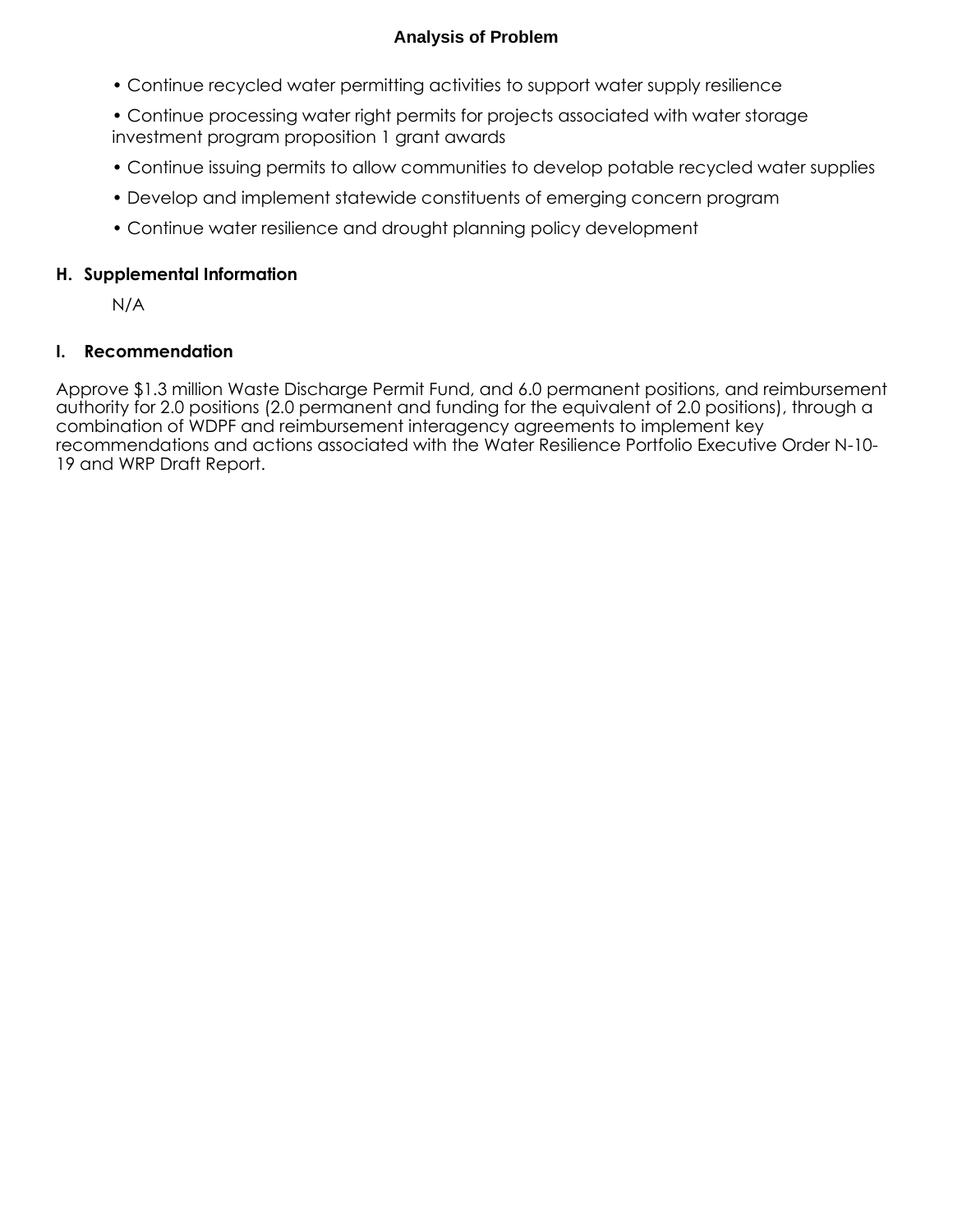# BCP Fiscal Detail Sheet

BCP Title: Water Resilience Portfolio BR Name: 3940 -097 -BCP -2020 -MR

Budget Request Summary

## Personal Services

| <b>Personal Services</b>                      | <b>FY20</b>     | <b>FY20</b>   | <b>FY20</b> | <b>FY20</b> | <b>FY20</b> | <b>FY20</b> |
|-----------------------------------------------|-----------------|---------------|-------------|-------------|-------------|-------------|
|                                               | Current         | <b>Budget</b> | $BY+1$      | $BY+2$      | $BY+3$      | $BY+4$      |
|                                               | Year            | Year          |             |             |             |             |
| <b>Positions - Permanent</b>                  | 0.0             | 8.0           | 8.0         | 8.0         | 8.0         | 8.0         |
| <b>Total Positions</b>                        | 0.0             | 8.0           | 8.0         | 8.0         | 8.0         | 8.0         |
| Earnings - Permanent                          | 0               | 832           | 1,000       | 1,000       | 1,000       | 1,000       |
| <b>Total Salaries and Wages</b>               | \$0             | \$832         | \$1,000     | \$1,000     | \$1,000     | \$1,000     |
| <b>Total Staff Benefits</b>                   | $\overline{0}$  | 401           | 482         | 482         | 482         | 482         |
| <b>Total Personal Services</b>                | $\overline{50}$ | \$1,233       | \$1,482     | \$1,482     | \$1,482     | \$1,482     |
| <b>Operating Expenses and Equipment</b>       |                 |               |             |             |             |             |
| <b>Operating Expenses and Equipment</b>       | <b>FY20</b>     | <b>FY20</b>   | <b>FY20</b> | <b>FY20</b> | <b>FY20</b> | <b>FY20</b> |
|                                               | Current         | <b>Budget</b> | $BY+1$      | $BY+2$      | $BY+3$      | $BY+4$      |
|                                               | Year            | Year          |             |             |             |             |
| 5301 - General Expense                        | $\overline{0}$  | 59            | 109         | 109         | 109         | 109         |
| 5302 - Printing                               | $\mathbf 0$     | 60            | 100         | 100         | 100         | 100         |
| 5304 - Communications                         | $\mathbf 0$     | 109           | 169         | 169         | 169         | 169         |
| 5306 - Postage                                | $\overline{0}$  | 25            | 40          | 40          | 40          | 40          |
| 5320 - Travel: In-State                       | $\overline{0}$  | 124           | 159         | 159         | 159         | 159         |
| 5322 - Training                               | $\overline{0}$  | 105           | 131         | 131         | 131         | 131         |
| 5324 - Facilities Operation                   | $\overline{0}$  | 123           | 148         | 148         | 148         | 148         |
| <b>Total Operating Expenses and Equipment</b> | \$0             | \$605         | \$856       | \$856       | \$856       | \$856       |
| <b>Total Budget Request</b>                   |                 |               |             |             |             |             |
| <b>Total Budget Request</b>                   | <b>FY20</b>     | <b>FY20</b>   | <b>FY20</b> | <b>FY20</b> | <b>FY20</b> | <b>FY20</b> |
|                                               | Current         | <b>Budget</b> | $BY+1$      | $BY+2$      | $BY+3$      | $BY+4$      |
|                                               | Year            | Year          |             |             |             |             |
| <b>Total Budget Request</b>                   | \$0             | \$1,838       | \$2,338     | \$2,338     | \$2,338     | \$2,338     |
| <b>Fund Summary</b>                           |                 |               |             |             |             |             |
| <b>Fund Source</b>                            |                 |               |             |             |             |             |
| <b>Fund Source</b>                            | <b>FY20</b>     | <b>FY20</b>   | <b>FY20</b> | <b>FY20</b> | <b>FY20</b> | <b>FY20</b> |
|                                               |                 |               |             |             |             |             |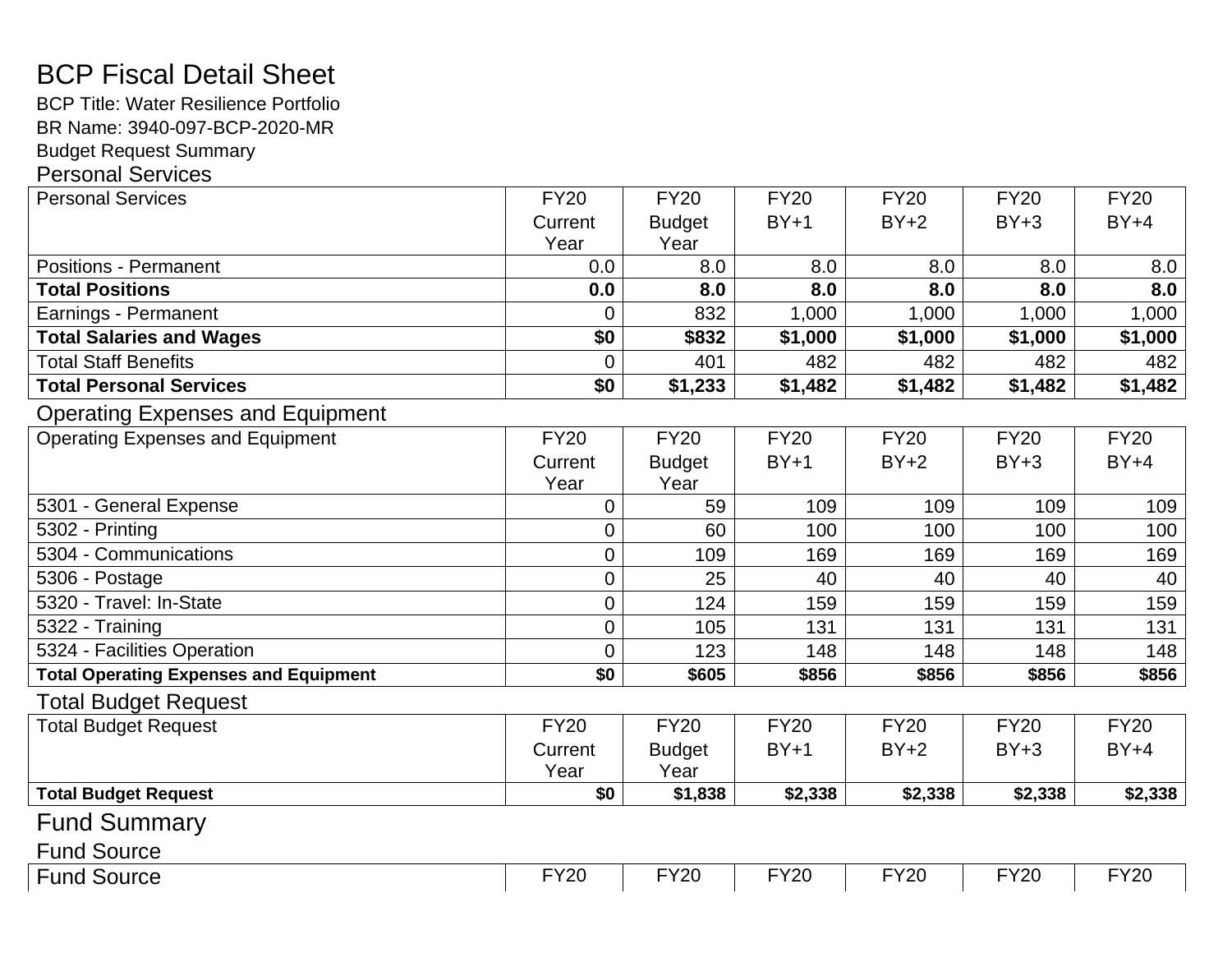|                                                       | Current<br>Year | <b>Budget</b><br>Year | $BY+1$      | $BY+2$      | $BY+3$      | $BY+4$      |
|-------------------------------------------------------|-----------------|-----------------------|-------------|-------------|-------------|-------------|
| State Operations - 0193 - Waste Discharge Permit Fund |                 | .338                  | 1,338       | 1,338       | 1,338       | 1,338       |
| 0995 - Reimbursements                                 |                 | 500                   | 1,000       | 1,000       | 1,000       | 1,000       |
| <b>Total State Operations Expenditures</b>            | \$0             | \$1,838               | \$2,338     | \$2,338     | \$2,338     | \$2,338     |
| <b>Total All Funds</b>                                | \$0             | \$1,838               | \$2,338     | \$2,338     | \$2,338     | \$2,338     |
| <b>Program Summary</b>                                |                 |                       |             |             |             |             |
| <b>Program Funding</b>                                |                 |                       |             |             |             |             |
| <b>Program Funding</b>                                | <b>FY20</b>     | <b>FY20</b>           | <b>FY20</b> | <b>FY20</b> | <b>FY20</b> | <b>FY20</b> |
|                                                       | Current         | <b>Budget</b>         | $BY+1$      | $BY+2$      | $BY+3$      | $BY+4$      |
|                                                       | Year            | Year                  |             |             |             |             |
| 3560 - Water Quality                                  |                 | 838, 1                | 2,338       | 2,338       | 2,338       | 2,338       |
| <b>Total All Programs</b>                             | \$0             | \$1,838               | \$2,338     | \$2,338     | \$2,338     | \$2,338     |

# Personal Services Details

**Positions** 

| <b>Positions</b>               | <b>FY20</b> | <b>FY20</b>   | <b>FY20</b> | <b>FY20</b> | <b>FY20</b> | <b>FY20</b> |
|--------------------------------|-------------|---------------|-------------|-------------|-------------|-------------|
|                                | Current     | <b>Budget</b> | $BY+1$      | $BY+2$      | $BY+3$      | $BY+4$      |
|                                | Year        | Year          |             |             |             |             |
| 0762 - Environmental Scientist | 0.0         | 1.0           | 1.0         | 1.0         | 1.0         | 1.0         |
| 3751 - Sr Engring Geologist    | 0.0         | 2.0           | 2.0         | 2.0         | 2.0         | 2.0         |
| 3846 - Cntrl Engr              | 0.0         | 4.0           | 4.0         | 4.0         | 4.0         | 4.0         |
| 5591 - Research Scientist III  | 0.0         | 1.0           | 1.0         | 1.0         | 1.0         | 1.0         |
| <b>Total Positions</b>         | 0.0         | 8.0           | 8.0         | 8.0         | 8.0         | 8.0         |
| <b>Salaries and Wages</b>      |             |               |             |             |             |             |
| <b>Salaries and Wages</b>      | <b>FY20</b> | <b>FY20</b>   | <b>FY20</b> | <b>FY20</b> | <b>FY20</b> | <b>FY20</b> |
|                                | Current     | <b>Budget</b> | $BY+1$      | $BY+2$      | $BY+3$      | $BY+4$      |
|                                | Year        | Year          |             |             |             |             |
| 0762 - Environmental Scientist |             | 67            | 134         | 134         | 134         | 134         |
| 3751 - Sr Engring Geologist    |             | 264           | 264         | 264         | 264         | 264         |
| 3846 - Cntrl Engr              |             | 403           | 504         | 504         | 504         | 504         |
| 5591 - Research Scientist III  |             | 98            | 98          | 98          | 98          | 98          |